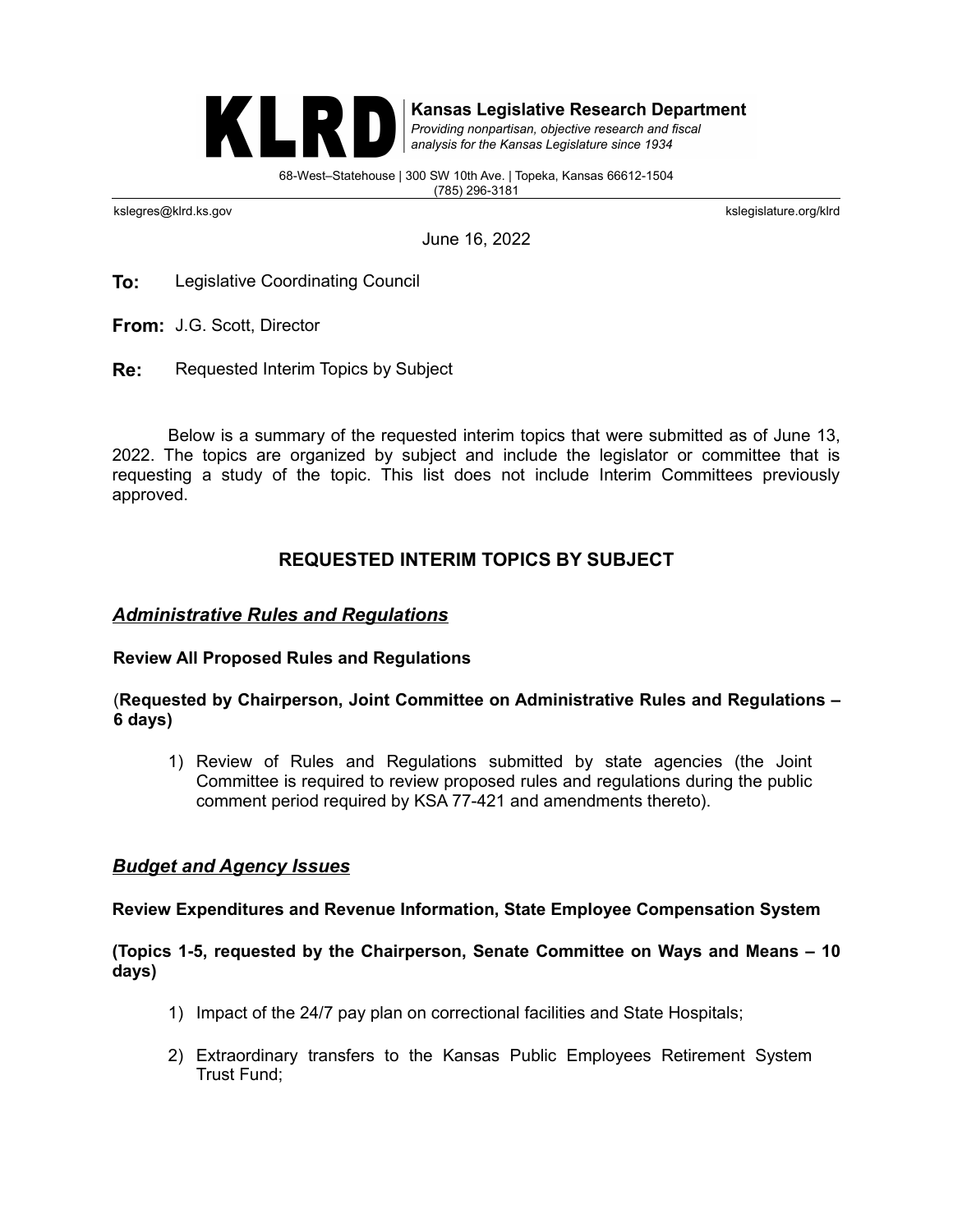- 3) Construction and remodeling of the Docking State Office Building and the Kansas Department of Health and Environment Forensic Science Laboratory;
- 4) Receipts of federal COVID-19 relief funding; and
- 5) Additionally, 2021 Senate Sub. for Sub. for HB 2196 requires the Legislative Budget Committee to review and report on the independent audit of the State Unemployment Trust Fund in September 2022 to the Legislative Coordinating Council.

### **(Topics 6-11, requested by the Chairperson, House Committee on Appropriations – 5 days)**

- 6) State employee compensation as compared to the other public sector and private sector employees, using market studies prepared by the Department of Administration;
- 7) Continued use of classified and unclassified service;
- 8) Compliance with existing Kansas statutes regarding state employees;
- 9) Other states' employment systems, for comparison with the Kansas system;
- 10) Options to tie compensation to performance reviews; and
- 11) Other duties as determined by the Chairperson related to state employees and the state employment system.

### **(Topics 12-14, requested by the Chairperson, House Committee on Appropriations – 1 day)**

- 12) Review the statutes governing state board member compensation, what boards receive compensation, and what the fiscal impact might look like to increase that compensation;
- 13) Hear from state agencies governed by state boards to determine what, if any, issues they might face in board member recruitment; and
- 14) Receive information on private sector board compensation to see how compensation for individuals serving on private sector boards compares to state boards.

### *Capitol Preservation*

#### **Discuss Capitol-related Issues**

### **(Requested by the Acting Executive Director – 1 day)**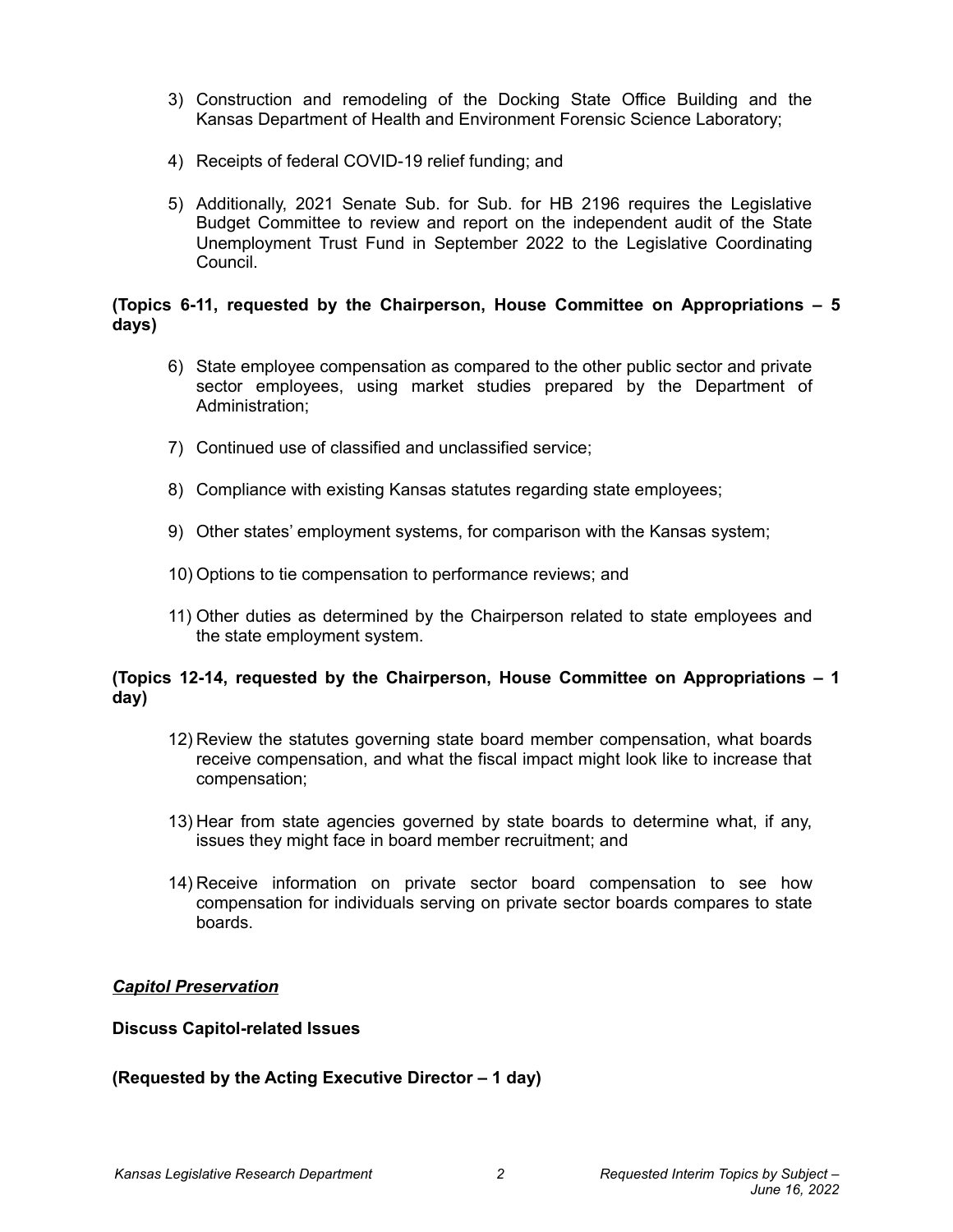1) Discuss current Capitol-related issues, including adding artwork and photographs in the committee rooms.

# *Commerce, Labor, and Economic Development*

### **Study Workforce Development**

### **(Requested by the Chairperson, House Committee on Commerce, Labor and Economic Development – 4 days)**

1) Study workforce development and laws or regulations that may act as barriers to entry into the workforce.

### *Confirmations*

### **Review Governor's Appointments**

### **(Requested by the Chairperson, Committee on Confirmation Oversight – 3 days)**

1) Review Governor's appoints that require Senate confirmation during the interim.

### *Education*

### **Review Community Colleges and Technical Colleges, and Special Education Needs and Expenditures**

#### **(Topic 1, as provided in Section 109(g) of 2022 House Sub. for Sub. for SB 267 – 4 days)**

1) Study the provision of state funding to the community and technical colleges in Kansas.

### **(Topics 2-8, requested by the Chairperson, House Committee on K-12 Education Budget – 2 days)**

- 2) Special education funding and how funding is distributed;
- 3) Current statutory requirements of special education;
- 4) The current excess cost calculation methodology;
- 5) Costs for regular and special education as reported by districts;
- 6) Requirements for students to qualify for special education;
- 7) Special education funding methodology in other states; and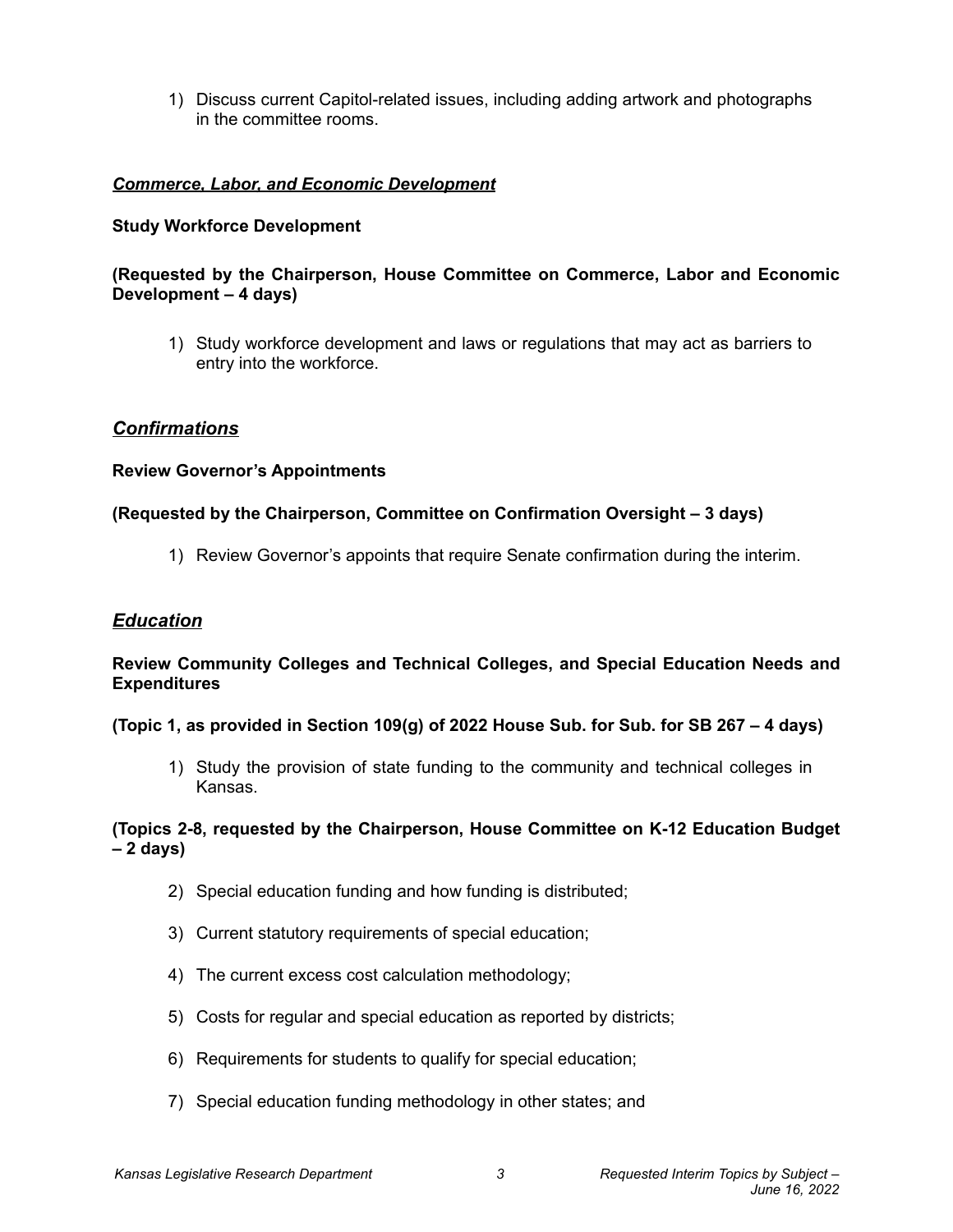8) Resources provided to special education students after graduation.

# *Health and Human Services*

**Monitor and Study Implementation and Operations, Including Access to and Quality of Services Provided and Any Financial Information and Budgetary Issues for Existing Medicaid Programs**

**(Topics 1-4, requested by the Chairperson, Robert G. (Bob) Bethell Joint Committee on Home and Community Based Services and KanCare Oversight – 4 days)**

- 1) Review the Home and Community Based Services and other components of the State's long-term care system;
- 2) Review the Children's Health Insurance Program;
- 3) Review the Program for All-Inclusive Care for the Elderly; and
- 4) Review the State's Medicaid program.

### **(Topics 5-8, requested by the Chairperson, House Committee on Social Services Budget – 6 days**

- 5) Review the need for inpatient psychiatric hospital beds and develop a long-term plan to address the mental health needs;
- 6) Review the regional bed expansion plan and how the beds would be constructed;
- 7) Review best practice providing the operation and oversight of the expanded beds; and
- 8) Review the long-term fiscal impact of the additional beds.

#### **(Topics 9-10, requested by the Chairperson, 2021 Special Committee on Home and Community Based Services Intellectual and Developmental Disability (I/DD) Waiver – 4 days)**

- 9) Review and recommend options to modernize how the I/DD waiver could be restructured in an attempt to address the I/DD waiver waitlist and the workforce struggles; and
- 10) Request authorization to utilize a working group structure similar to the 2021 Special Committee on Kansas Mental Health Modernization Reform, to be facilitated by an independent third-party organization.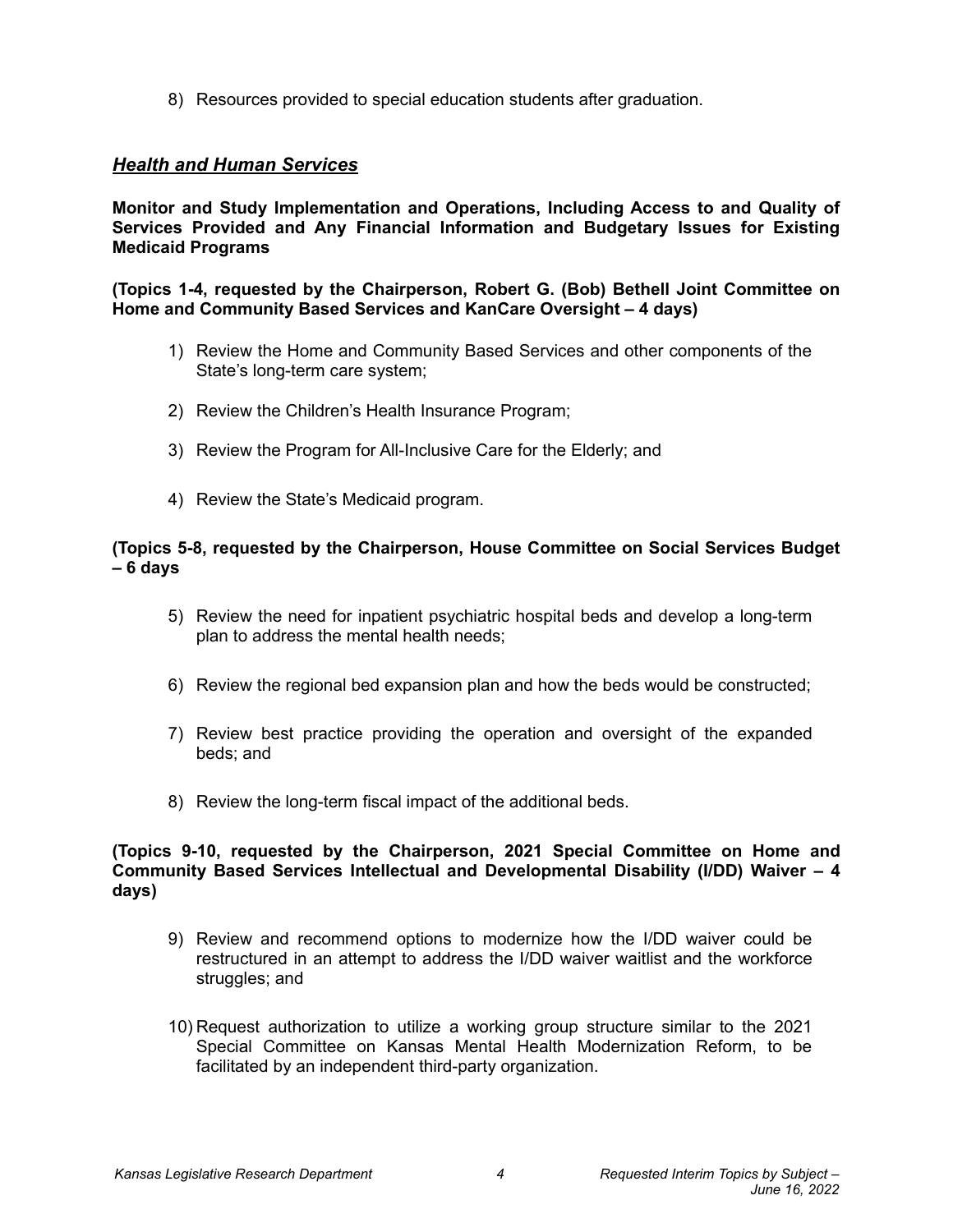# **(Topics 11-17, requested by the Chairperson, Kansas Senior Care Task Force – 2 days)**

- 11) Study the provision of care for seniors in the state who suffer from Alzheimer's disease, dementia, or other age-related mental health conditions;
- 12) The administration of antipsychotic medications to adult care home residents;
- 13) The safeguards to prevent abuse, neglect, and exploitation of seniors in the state;
- 14) Adult care home surveys and fines;
- 15) The funding and implementation of the Kansas Senior Care Act;
- 16) Senior daycare resources in the state; and
- 17) Re-balancing of home and community based services.

### **Review Expansion of Mental Health Beds in Sedgwick County**

### **(Topic 18, as provided in Section 8(b) of 2022 HB 2510 – 2 days)**

18) Study and develop a plan for providing a 50-bed facility with acute inpatient psychiatric beds and adult forensic beds in the Sedgwick county regional area.

#### **Review Policy Options for Medical Marijuana**

### **(Topics 19-21, requested by the Chairperson, Senate Committee on Federal and State Affairs – 6 days)**

- 19) Study medical marijuana legislation recently considered by the Legislature;
- 20) Solicit testimony (based upon the provisions of 2021 House Sub. for SB 158 and 2022 SB 560) from:
	- Potential licensees;
	- State agencies;
	- Medical providers; and
	- Law enforcement; and
- 21) Make recommendations to the 2023 Legislature for comprehensive medical marijuana legislation.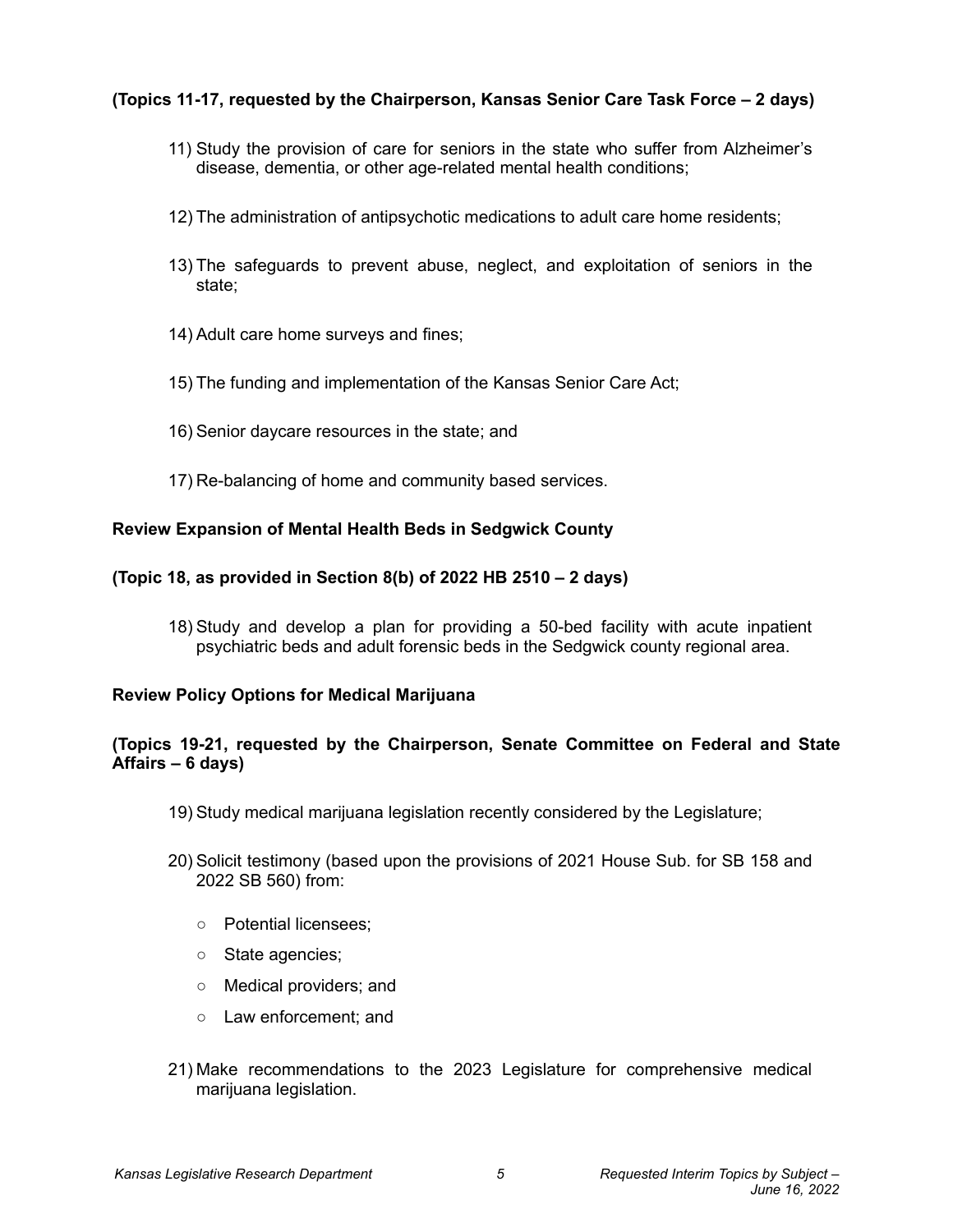### **Review Child Welfare System**

### **(Topics 22-24, requested by the Chairperson, Joint Committee on Child Welfare System Oversight – 5 days)**

- 22) Review data on child maltreatment and demographic trends impacting the child welfare system;
- 23) Review the duties, responsibilities and contributions of the Kansas Department for Children and Families (DCF), the Kansas Department for Aging and Disability Services (KDADS), the Kansas Department of Health and Environment (KDHE), the Department of Corrections, law enforcement, and the judicial branch that comprise the child welfare system; and
- 24) Review programs, services, and benefits offered directly or through grants or contracts by DCF, KDADS, KDHE, and the judicial branch that impact children and families at risk of becoming involved or who are involved in the child welfare system.

### *Information Technology*

### **Review, Monitor, and Report on Technology Plans and Expenditures**

### **(Topics 1-5, requested by the Chairperson, Joint Committee on Information Technology – 6 days)**

- 1) Study computers, telecommunications, and other information technologies used by state agencies and institutions. The state governmental entities defined by KSA 75-7201 include executive, judicial, and legislative agencies and Regents Institutions;
- 2) Review proposed new acquisitions, including implementation plans, project budget estimates, and three-year strategic information technology plans of state agencies and institutions. All state governmental entities are required to comply with provisions of KSA 75-7209 *et seq*. by submitting such information for review by the Joint Committee;
- 3) Monitor newly implemented technologies of state agencies and institutions;
- 4) Make recommendations to the Senate Committee on Ways and Means and House Committee on Appropriations on implementation plans, budget estimates, and three-year plans of state agencies and institutions; and
- 5) Report annually to the Legislative Coordinating Council and make special reports to other legislative committees as deemed appropriate.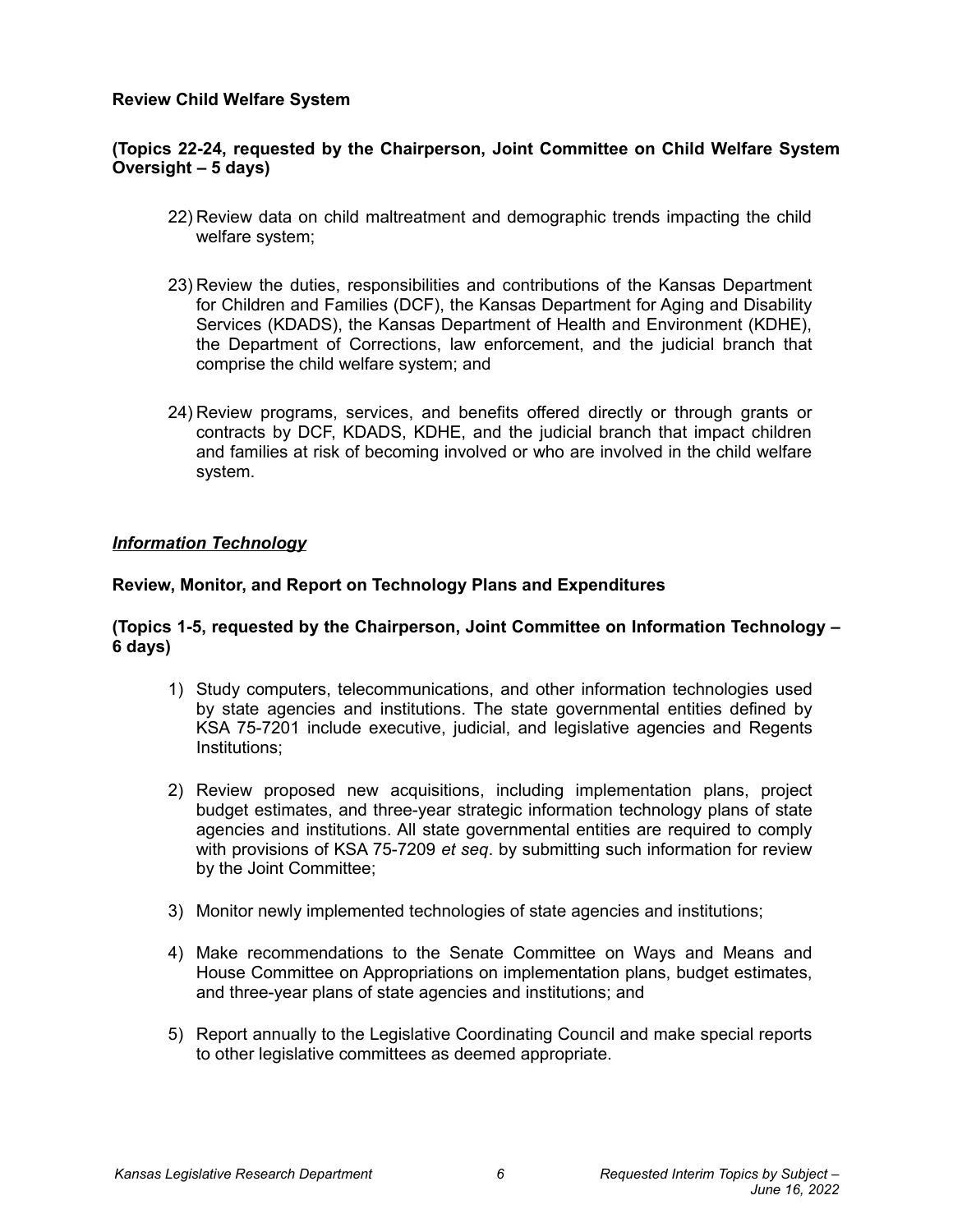# *Pensions and Financial Institutions*

**Review and Recommend Changes to the Retirement System and Fiduciary Financial Institutions' Operations in Kansas**

### **(Topics 1-3, Requested by the Chairperson, Joint Committee on Pensions, Investments and Benefits – 1 day)**

- 1) Review the status of law enacted during the 2021-22 biennium (2021 HB 2405, pension obligation bonds, and 2022 SB 421);
- 2) Review the State General Fund revenue transfer of \$1.125 billion to the KPERS Trust Fund; and
- 3) Review of other pensions legislation considered by the 2022 Legislature.

## **(Topics 4-5, Requested by the Chairperson, Joint Committee on Fiduciary Financial Institutions Oversight – 1 day)**

- 4) Monitor, review, and make recommendations regarding fiduciary financial institutions' operations in the State of Kansas; and
- 5) Monitor, review, and make recommendations regarding the fiduciary financial institutions pilot program.

### *Public Safety and Welfare*

**Security of State Officers and Employees; Security of Buildings and Infrastructure, Including Any Information System; Juvenile Justice Reform; and Kansas Department of Corrections (KDOC) Adult Offender Oversight**

### **(Topic 1, Requested by the Chairperson, Joint Committee on Kansas Security – 3 days)**

- 1) Study, monitor, review, and make recommendations for the following:
	- Matters relating to the security of state officers or employees;
	- Security of buildings and property under the ownership or control of the State of Kansas;
	- Security of a public body or agency, public building, or facility;
	- Security of the infrastructure of Kansas, including any information system; and
	- Measures for the improvement of security for the State of Kansas.

### **(Topic 2-8, Requested by the Chairperson, Joint Committee on Corrections and Juvenile Justice Oversight – 3 days)**

2) Mental health intervention policy, especially in western Kansas and rural areas;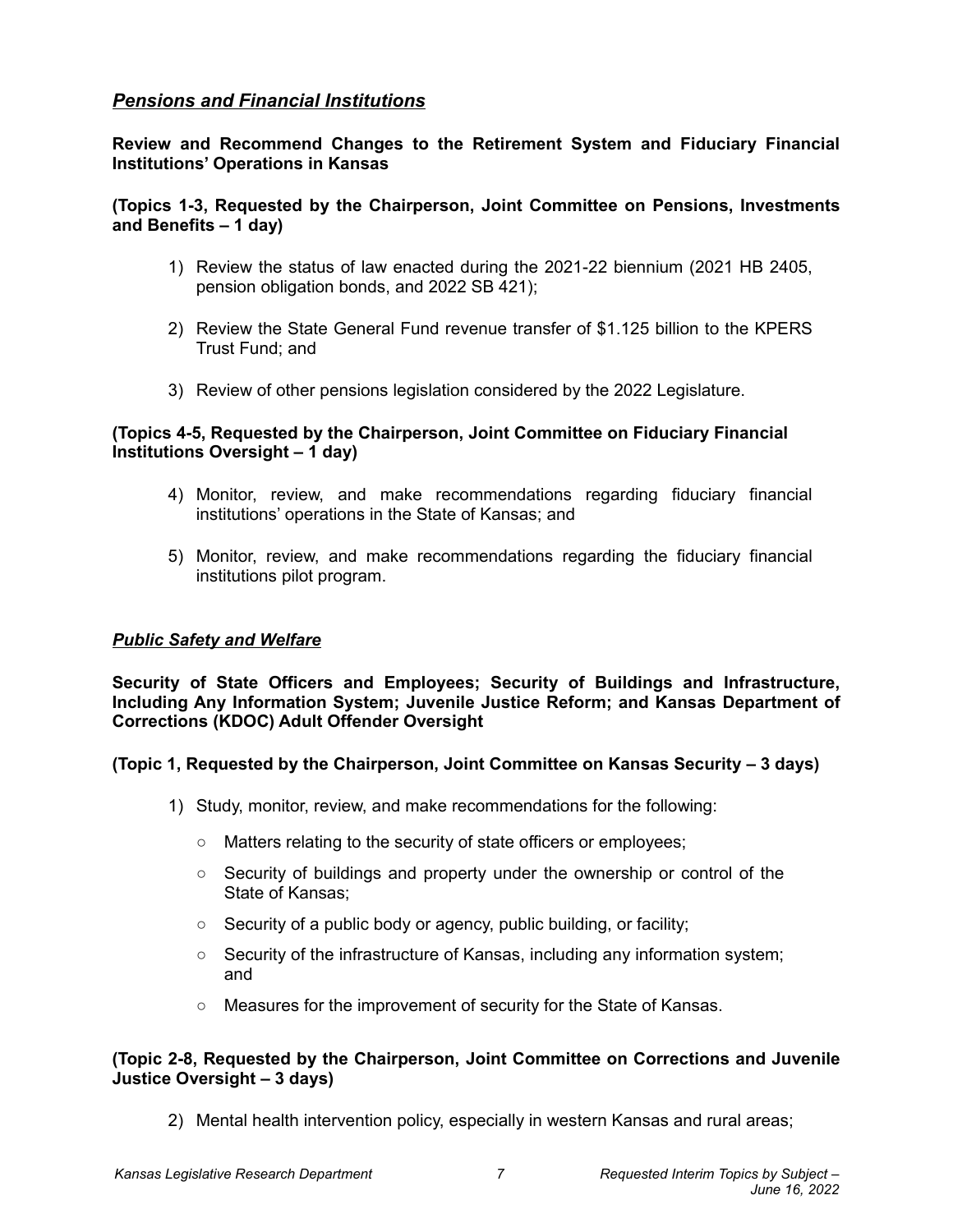- 3) Consider potential recommendations from the Sedgwick County Community Task Force investigation of the in-custody death of Cedric Lofton related to mental health issues and Stand Your Ground laws;
- 4) Criminal records expungement and associated costs and compare with other states;
- 5) Further examination of offender registry statutes;
- 6) Review of SB 367 Juvenile Justice Reform and consideration of the changes approved in 2022 HB 2200, as amended by the House Committee on Corrections and Juvenile Justice;
- 7) Review the practice and policies regarding recording devices in juvenile correctional facilities; and
- 8) Update on juvenile crisis intervention centers.

(The Committee also requests authorization to tour the Kansas Children's Service League headquarters in Topeka and observe community corrections in the field and how it functions in Douglas County.)

### *State Building Construction*

**Study, Review, and Make Recommendations on Capital Improvements Expenditures and Other State-owned Properties and Leases**

**(Requested by the Chairperson, Joint Committee on State Building Construction – 4 days)**

1) Study, review, and make recommendations on all agency five-year capital improvements plans, leases, land sales, and statutorily required reports by agencies (includes 2 travel days).

# *Special Claims Against the State*

#### **Review Claims Filed**

**(Requested by the Chairperson, Joint Committee on Special Claims Against the State – 4 days)**

1) Hold hearings on all claims filed by the statutory deadline of November 1, 2022; hear those claims carried over from the December 16, 2021, meeting; and make recommendations to the 2023 Legislature.